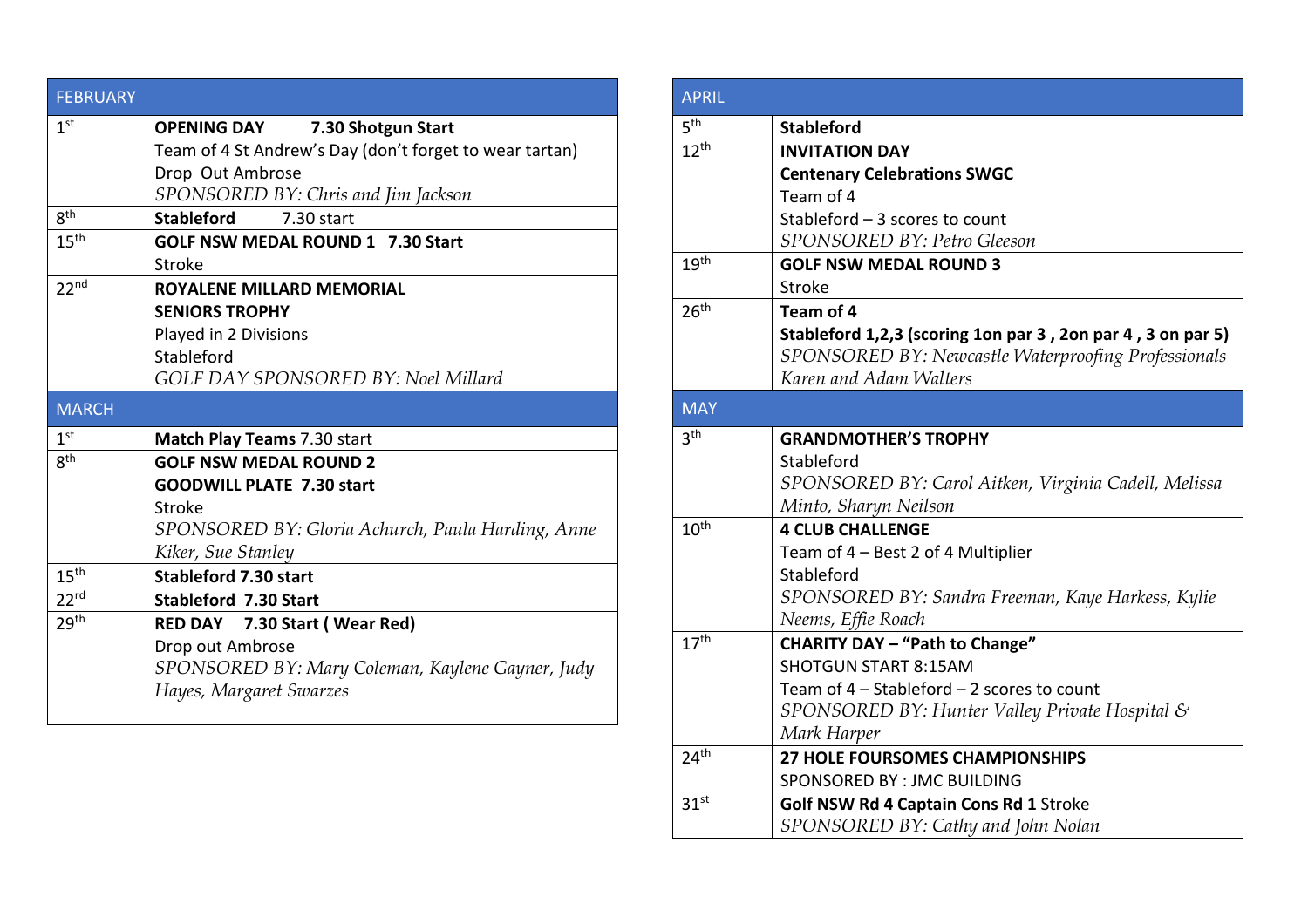| <b>JUNE</b>             |                                                    |
|-------------------------|----------------------------------------------------|
| 7 <sup>th</sup>         | <b>CAPTAIN'S CONSISTENCY ROUND 2 Par</b>           |
|                         | Par                                                |
|                         | SPONSORED BY: Maree Breen, Lesley Gallagher, Alana |
|                         | Herron, Liz Johnstone                              |
| 14 <sup>th</sup>        | <b>CAPTAIN'S CONSISTENCY ROUND 3</b>               |
|                         | Stableford                                         |
|                         |                                                    |
| $21^{St}$               | <b>GOLF NSW MEDAL ROUND 5</b>                      |
|                         | <b>MEMBERS TROPHY ROUND 1</b>                      |
|                         | <b>DISTRICT MEDAL in Divisions</b>                 |
|                         | Stroke                                             |
| Friday 24 <sup>th</sup> | 'O' Birthday Luncheon                              |
| 28 <sup>th</sup>        | <b>Stableford</b>                                  |
| <b>JULY</b>             |                                                    |
| 5 <sup>th</sup>         | Par                                                |
| 12 <sup>th</sup>        | <b>GOLF NSW MEDAL ROUND 6</b>                      |
|                         | <b>MEMBERS TROPHY ROUND 2</b>                      |
|                         | Stroke                                             |
| 19 <sup>th</sup>        | <b>TEAM OF 3</b>                                   |
|                         | Best 3 of 4 Stableford                             |
|                         | SPONSORED BY: Newcastle Integrated Physiotherapy   |
| 26 <sup>th</sup>        | <b>Stableford</b>                                  |

| <b>AUGUST</b>    |                                                                       |  |
|------------------|-----------------------------------------------------------------------|--|
| 2 <sub>nd</sub>  | <b>Stableford</b>                                                     |  |
| gth              | TEAM OF 4 - split 6group best ball                                    |  |
|                  | SPONSORED BY: Fran Haynes, Donna Jones, Anne                          |  |
|                  | Kiker, Robyn Pickin                                                   |  |
| 16 <sup>th</sup> | 2 Person Ambrose                                                      |  |
| 23 <sup>th</sup> | <b>LADIES BRACELET</b>                                                |  |
|                  | Stableford                                                            |  |
|                  | SPONSORED BY: Sue Baartz, Virginia Cadell, Marlene                    |  |
|                  | Edman, Colleen French, Chris Jackson, Sharyn Neilson                  |  |
| 30 <sup>st</sup> | <b>Stroke</b>                                                         |  |
| <b>SEPTEMBER</b> |                                                                       |  |
| 6 <sup>th</sup>  | <b>SPLASH OF COLOUR</b>                                               |  |
|                  | Team of 4 - 9 Hole BB, 9 Hole Aggregate                               |  |
|                  | SPONSORED BY: Ann Danks, Janise Snedden, Sandra                       |  |
|                  | Sommerville, Sheila Wise                                              |  |
| 13 <sup>th</sup> | <b>TEE UP FOR CANCER</b>                                              |  |
|                  | Dropout Ambrose - Team of 4                                           |  |
|                  | SPONSORED BY: Movable (Anthony Merlo)                                 |  |
|                  | <b>CLUB CHAMPIONSHIPS SPONSORED BY: Local Hearing Aid Specialists</b> |  |
| 20 <sup>st</sup> | <b>CLUB CHAMPIONSHIP ROUND 1</b>                                      |  |
|                  | PRESIDENT'S TROPHY ROUND 1                                            |  |
|                  | Stroke                                                                |  |
| 27 <sup>th</sup> | <b>CLUB CHAMPIONSHIP ROUND 2</b>                                      |  |
|                  | <b>PRESIDENT'S TROPHY ROUND 2</b>                                     |  |
|                  | Stroke                                                                |  |
|                  | SPONSORED BY: Jo Rose & Frank Bowen                                   |  |